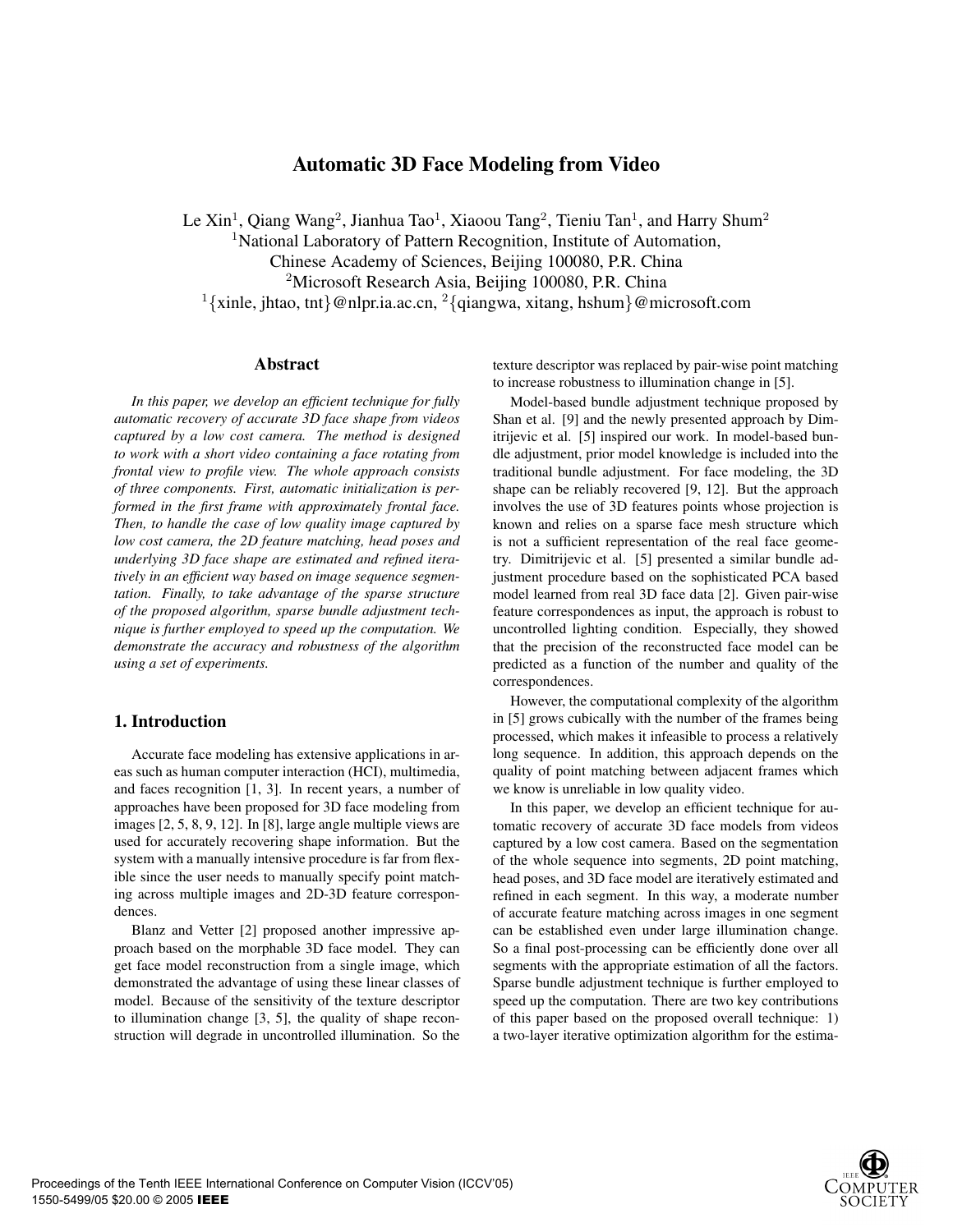tion and refinement of 2D point matching, head poses, and 3D model; 2) a system which provides feasible, efficient, and automatic processing of input video frames to get an accurate face model, even when noise perturbed real video are used as an input.

# **2. System overview**



**Figure 1.** *The block diagram of the proposed algorithm.*

Fig. 1 shows the block diagram of the proposed algorithm. In the system, we use the 3D morphable face model which was proposed in [2]. The input is a video sequence containing a face rotating from frontal view to profile view before a fixed camera. The main concern about face modeling from video here is how to match the generic 3D morphable face model to all frames accurately in an automatic and efficient way. Due to the use of a lot of shape information in the frames from frontal view and profile view, the 3D face shape will be precisely reconstructed. Here, we take the coordinate system of the 3D morphable model in the 3D world to be fixed, which is convenient in our situation that the camera is fixed and the head moves.

After dividing the whole sequence into segments, the computation is processed in all segments recursively as shown in Fig. 1. The computation in each segment consists of two iterative estimation processes which are started after the initialization in that segment. In the first layer iteration, we first estimate and refine the motion parameters of each input face image and the 3D face shape in the flow-based model module (see Sec. 3) given the rough feature matching results. The optimization in this module integrates batch processing and model-based bundle adjustment, which results in robust 3D information recovery. Then, the feature matching will be refined in the model-based flow module (see Sec. 4) with known underlying 3D face model and camera poses for each frame. By pre-warping image pairs into small baseline image pairs and searching under geometrical constraints, a better feature matching result can be obtained. In this way, 2D point matching, head poses, and 3D face model are iteratively estimated and refined. As a result, consistent correspondences across images in one segment can be obtained accurately. In the second layer iteration, the 3D face geometry and the motion parameters (head poses) for each frame are estimated efficiently in the flow-based model module. Thus, when expanding to the whole sequence, the feature matching can be efficiently estimated across all frames with the adaptive refinement of face shape. The refined feature correspondences for each segment are combined together in the last post-processing step to further refine the 3D face model by using the same two layers iterative estimation and refinement procedure as the one used in each segment.

# **2.1. Video sequence segmentation**

Because of self-occlusion and feature detection failure, a surface point can only be observed and detected in a subset of images. Thus, we should divide the whole sequence into several segments. Note that there is one overlapped frame between successive segments. The number of frames in one segment depends on the speed of object movement and illumination changes in order to get enough feature correspondences to recover the 3D model and camera poses robustly. With more than two frames tracked at one time in each segment, the recovered 3D information using batch processing in the second layer iteration will be more reliable comparing with that obtained from consecutive pairs. Furthermore, accurate and reliable correspondences across images will be established under our two layer iteration. Consequently, the pose parameter computed from the previous segment in the first frame of the current segment (the last frame of the previous segment) is reliable to continue feature tracking, which will be more efficient than the recursive processing of the sequence with images added at both ends iteratively as in [5].

### **2.2. Initialization**

To make the algorithm fully automatic, we need to automatically get initial pose for the first frame of each seg-

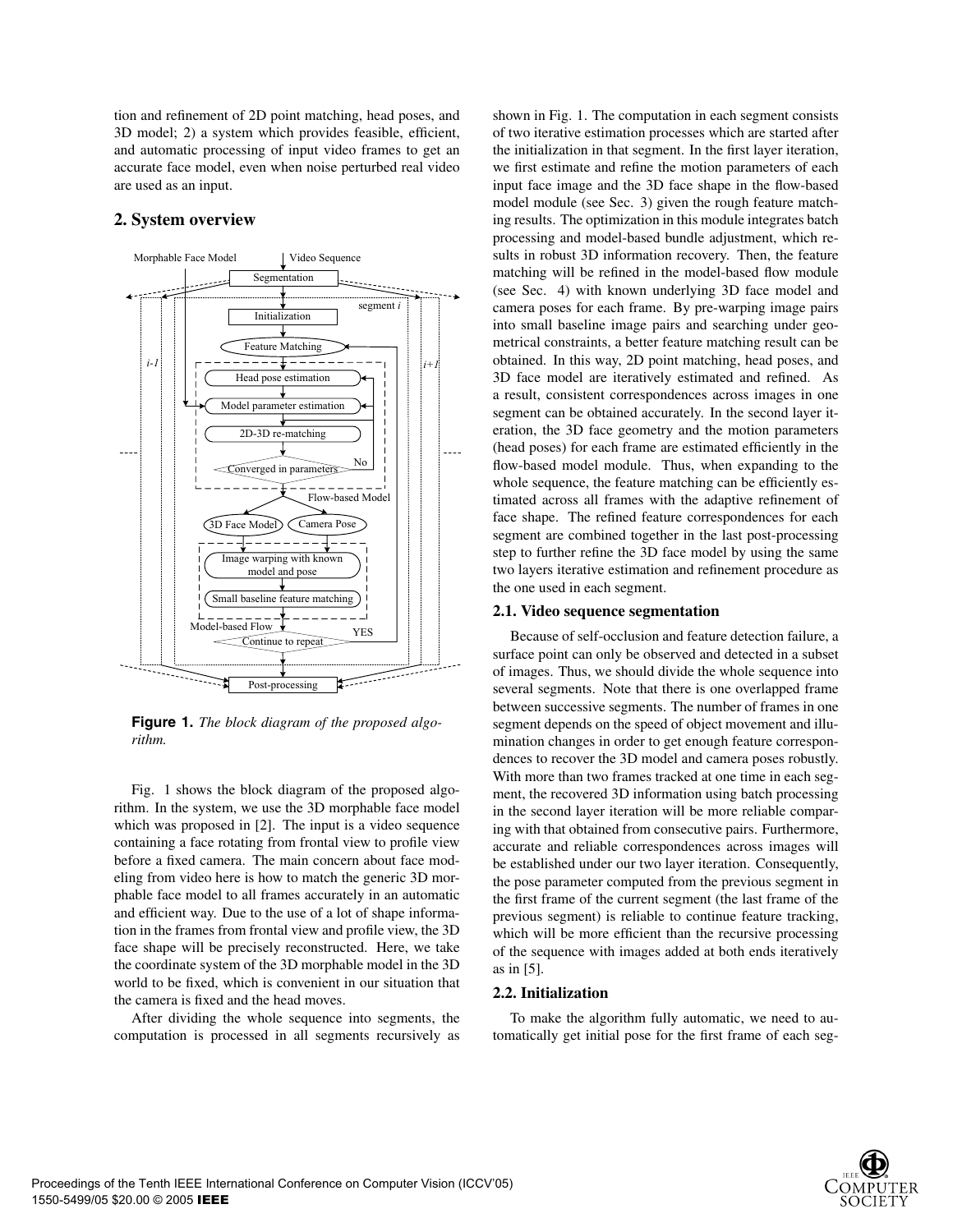ment. For the first segment, the first frame contains an approximately frontal face. We automate the initialization by detecting the face region using a face detector [11] and extracting the salient face features using the face alignment algorithm [13]. The semantic 2D-3D feature correspondences are then established and we use the POSIT algorithm [4] to get an approximate initial face pose. For other segments, the pose in the first frame is already known from the estimation result of previous segment. Note that the face detector and alignment is never used again in the following process.

In each segment, the good features are selected in the first frame and then the KLT algorithm [10] is applied to give an initial feature matching result.

#### **3. Flow-based model**

In this section, we will show that we can recover the 3D face geometry and the motion parameters for each frame under the perspective projection camera model in the flowbased model module efficiently.

#### **3.1. Problem formulation**

First, a 3D morphable face model is constructed using the USF Human ID 3-D database, which includes 100 laserscanned heads [2]. Each face model in the database has approximately 70,000 vertices. In our work, the number of the vertices is reduced to about 9,000 for better performance, which is still a fine approximation to the ground truth 3D face surface. The triangulated mesh structure of a 3D face is represented by a shape vector,  $S = (V_1^T, ..., V_N^T)$ , where  $V_1(i = 1, ..., N)$  are the vertices of the mesh, thus S is ob- $V_i(i = 1, ..., N)$  are the vertices of the mesh, thus S is obtained by concatenating the  $X, Y$  and  $Z$  coordinates of all its vertices. Then a new face shape  $S$  can be expressed as:

$$
S = \bar{S} + \sum_{k=1}^{r} \alpha_k S_k,
$$
\n(1)

where  $\overline{S}$  represents an average face model,  $S_k$  are orthogonal vectors, and  $\alpha_k$  are scalar per orthogonal-vector weights that indicate the contributions of the shape deformation to each shape. So a face is a surface defined by a set of  $r$  parameters, denoted by  $b = {\alpha_k | k = 1, ..., r}$ , called model parameters. In our work, the number of model parameters  $r$  is 50, so a small number of observation data are enough to compute the model parameters of the eigenvectors, and then the 3D face shape is created using those parameters.

As shown in the system overview in Sec. 2, features are selected and tracked in  $n$  frames at one time in each segment. Here we will set  $n = 3$  without lose of generality. Thus, we have corresponding feature sets  $p_{j,0}, p_{j,1}, p_{j,2}$  for the three frames, where in  $p_{j,i}$ , j is an index over 3D points, and  $i$  is an index over frames. We can compute a  $3D$  point  $S_j$  in the face surface by back-projecting  $p_{j,0}$  based on the initial pose estimates  $M_0$  in the first frame. The 3D point  $S_i$  is on the *l*-th planar facet in the triangulated mesh structure of 3D morphable face model. With the correct camera poses  $M_1, M_2$  in the last two frames, the  $p_{i,1}, p_{i,2}$  can be predicted based on the 3D point. Since the face shape is a triangular mesh, any point on a triangle is a linear combination of the three triangle vertexes, which is functions of model parameters, and any point on a triangle is also a function of model parameters. So the optimization function in one tracking segment should be formulated as:

$$
F_1 = \min \sum_j \Psi(p_{j,0}, p_{j,1}, p_{j,2}, M_0, M_1, M_2, b)^2, \quad (2)
$$

where  $\Psi$  is the essential optimization function for one feature matching result in this segment, which can be implemented using the re-projection constraint. Here we assume that the index of the planar facet is not changed when the 3D point  $S_j$  is refined with the model parameters b until Sec. 3.2.3.

In practice, we use the re-projection error in the second image  $\sum_{j} d(\widetilde{p}_{j,i}, H\widetilde{p}_{j,j+1})^2$  as our unit cost function which<br>may be minimized in order to estimate parameters for overmay be minimized in order to estimate parameters for overdetermined solutions. Here

$$
H = A_{i+1}(R_{i,i+1} - t_{i,i+1} \cdot \bar{n}^T/d)A_i^{-1},\tag{3}
$$

is the general expression for the homography [6] induced by the plane for two views defined by their relative motion.  $R_{i,i+1}, t_{i,i+1}, A_i$  and  $A_{i+1}$  are the camera intrinsic parameters;  $\pi = (\bar{n}^T, d)^T$  is the parameter the plane has;  $\tilde{p}$  is the homogenous coordinates of p;  $\propto$  denotes equality up to a scale.

Because our simple way to perform the re-projection is equivalent to assuming that the points in the first frame are noise-free, the point matching of two image pairs in one segment are allocated as  $p_{j,0} \leftrightarrow p_{j,1}$  and  $p_{j,0} \leftrightarrow p_{j,2}$  instead of as correspondences in the consecutive pairs. The location of  $p_{i,0}$ , determined by the process of good feature selection, is more robust than that of  $p_{i,1}$  and  $p_{i,2}$ . So the optimization function in one tracking segment should be formulated as

$$
F_1 = \sum_j d(\widetilde{p}_{j,0}, H_{j,1}\widetilde{p}_{j,1})^2 + d(\widetilde{p}_{j,0}, H_{j,2}\widetilde{p}_{j,2})^2.
$$
 (4)

In the prior shape model, not all possible values of model coefficients are acceptable. Based on the PCA dimensionality reduction algorithm, it is necessary to impose constraint making parameters subject to bounds:  $|\alpha_k| < 3\sigma_k$ , where  $\sigma_k$  is the k-th eigenvalue. In practice, we add the regularization term  $\sigma'$  instead of using some constrained optimization techniques. The final function to be minimized in the IRLS (iterative reweighed least square) way is

$$
F_1 + \sigma^2 \sum_{k=1}^r \frac{\alpha_k^2}{\sigma_k^2},\tag{5}
$$

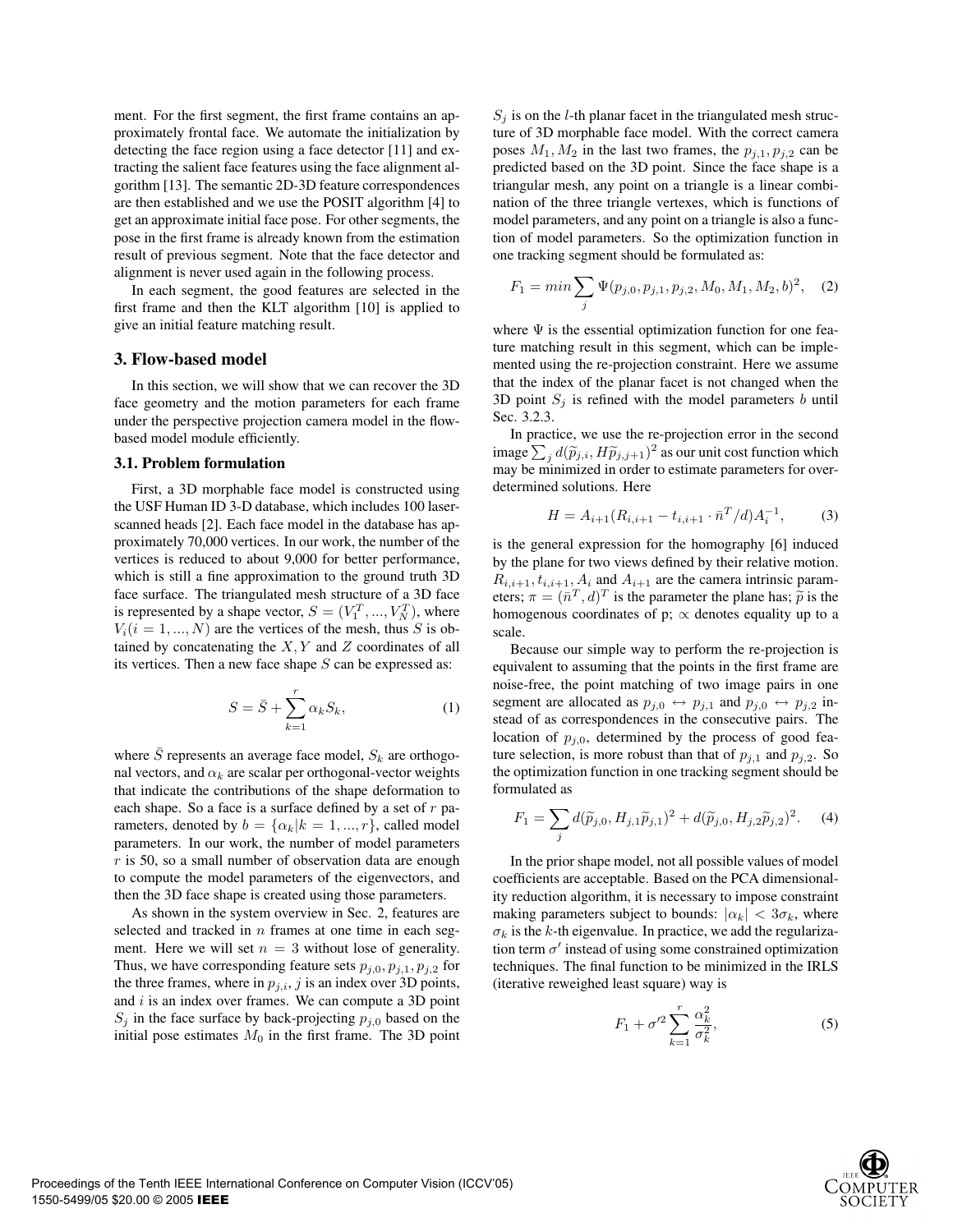where  $\sigma'$  is adaptively determined for better performance (see Sec. 3.2.2).

In this way, the optimization function can be used in each segment of the whole sequence recursively with the feature matching refined in the following model-based flow module.

#### **3.2. Iterative parameters estimation**

Here, the 3D face geometry and the six free degree motions for each frame are estimated efficiently by the iterative processing.

**3.2.1. Camera poses estimation.** It is well known that the camera pose can be estimated reliably before an accurate face model has been obtained. Moreover, the face geometry will not have much discrepancy in the proximate segment because of the recursive processing of all segments. Thus, the optimal value of each camera pose in each segment can be computed as:

$$
(\hat{M}_0, \hat{M}_1, \hat{M}_2) = \arg\min_{M_0, M_1, M_2} F_1.
$$
 (6)

As demonstrated in [5], the accuracy of the 3D shape estimation from homography constraints will increase with the number of correspondences. But the computation requirement of the nonlinear estimation problem increases quickly at the same time. At last, in our post-processing stage, the overall processing time will be long for a not very long sequences.

The major computation cost of our implementation under Levenberg-Marquardt optimization framework comes from the computation relative to Jacobi matrix (J and  $J<sup>T</sup> J$ ). Fortunately, the computation of J relative to different pose parameters is independent, so  $J$  is a matrix having high sparse structure [7], such as:

$$
\begin{bmatrix}\nJ_{0,1}^0 & J_{0,1}^1 & 0 & 0 & 0 \\
J_{0,2}^0 & 0 & J_{0,2}^2 & 0 & 0 \\
0 & 0 & J_{2,3}^2 & J_{2,3}^3 & 0 \\
0 & 0 & J_{2,4}^2 & 0 & J_{2,4}^4\n\end{bmatrix}
$$
\n(7)

. In  $(7)$ , we show the sparse structure of  $J$  when tracking 5 frames in two segments and 3 frames in one segment. This will be done over all two segments for further face model refinement in the post-processing. For one segment, the sparse structure is similar. The simple using block indicator under matrix multiplication for early exiting will speed up the computation greatly. With this speeding up process, our two layer iterative process can be carried through efficiently.

**3.2.2. Model parameter estimation.** Given the estimated camera poses, the model parameter can be estimated more reliably. For better smoothness in the surface recovery in the estimation of the face shape geometry, the

regularization term is also required. The optimal value of model coefficients can be computed as:

$$
\hat{b} = \arg\min_{b} (F_1 + \sigma'^2 \sum_{k=1}^r \frac{\alpha_k^2}{\sigma_k^2}),\tag{8}
$$

where the regularization term  $\sigma'$  is determined adaptively as follows:

$$
\sigma_k^2 = \frac{F_1/m}{\sum_{k=1}^r \frac{\alpha_k^2}{\sigma_k^2}/r},
$$
\n(9)

where  $m$  is the total number of the feature matching in this segment.

We can see clearly that the regularization term is used to normalize the dimension size of the two terms when minimizing the objective function. In practice, the adaptive regularization term is applied after the objective function is decreased in the first several optimization iterations. And for keeping up the power of the regularization term in smoothing face surface, we set the minimal value for it in our experiment.

**3.2.3. 2D-3D re-matching.** With the change of 3D face geometry, the relation about the 2D-3D correspondences, the index of the corresponding planar facet, which is assumed known in Sec. 3.1, should be changed accordingly. In this way, the convergence of the approach can be guaranteed. In practice, this stage is processed alternatively with the first two stages for stable performance of convergence.

### **4. Model-based flow**



**Figure 2.** *Model-based feature matching.*

Since the image features are constrained by the geometry of the underlying 3D face shape, so we can use such constraints to handle the perspective distortion on the correction window when there is large degree of rotation in referenced images. The matching between relatively wider

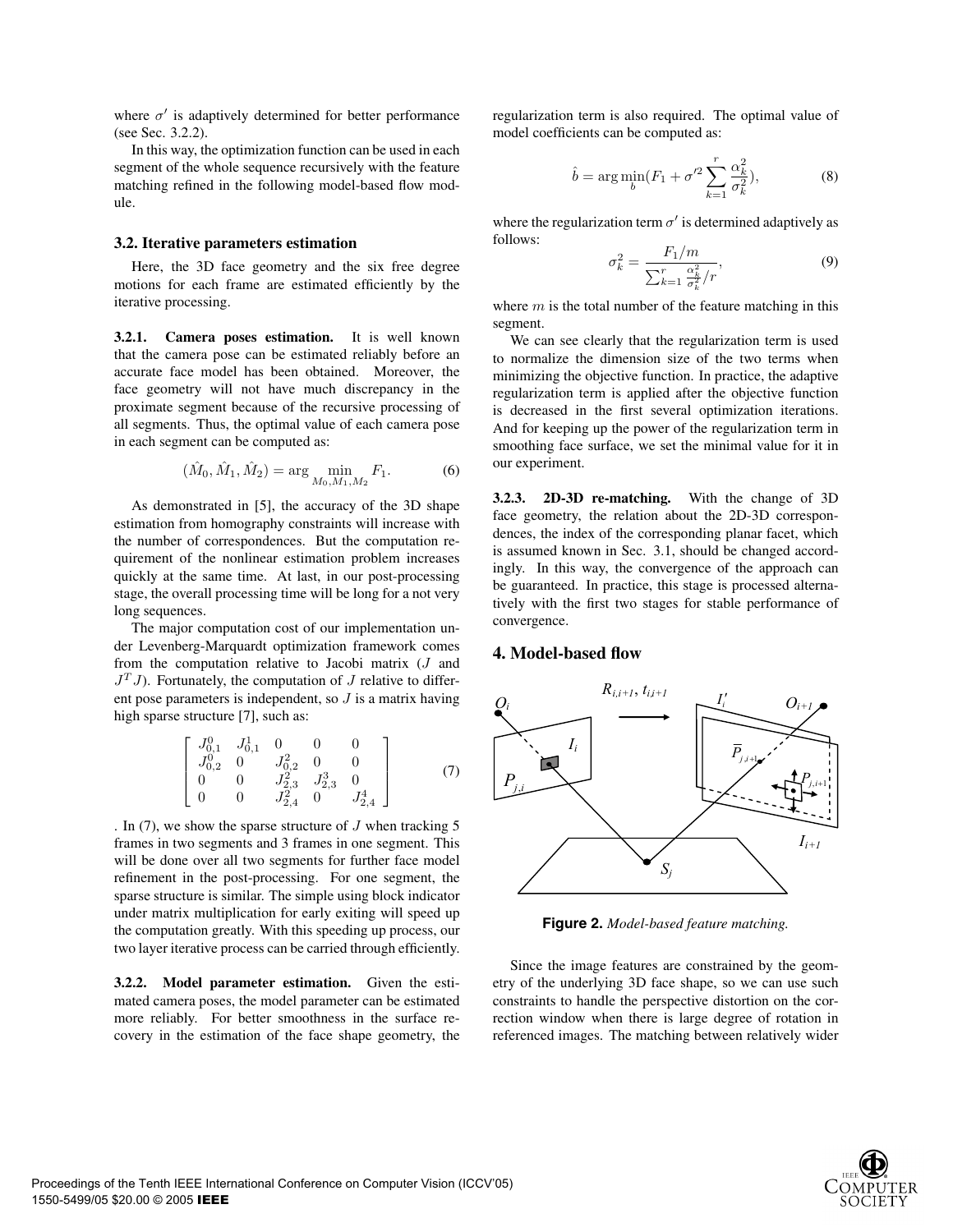baseline images reduces the total number of features and thus improves the algorithm's efficiency.

The geometrically constrained feature matching process for refining feature correspondence in image  $I_i$  and  $I_{i+1}$  is shown in Fig. 2. After the optimization in flow-based model step, we get a rough 3D face model and head poses for each frame. With the dense mesh structure of our reconstructed face model, the image  $I_i$  is first pre-warped to  $I'_i$ . Thus small baseline feature matching can be processed in the new image pair  $I'_i$  and  $I_{i+1}$ . The location of the feature image window  $P_{j,j+1}$  in the frame  $I_{i+1}$  can be predicted based on transfer relation between  $P_{j,i}$  and  $P_{j,i+1}$  under the same back-projected 3D points  $S_j$  in the refined 3D model. Then a block matching search is performed in its neighborhood in  $I_{i+1}$ , denoted as confidence region, based on the new narrow baseline pair  $I'_i$  and  $I_{i+1}$ . Since the block matching can be done approximately over integer image coordinates, no image interpolation is required, and the resulted operation is extremely efficient.

#### **5. Experiments**

To test the performance of our proposed algorithm, real video sequences and noise perturbed real video sequences were utilized. For real video sequences, we show the accurate reconstruction of our algorithms. Perturbed real video testing reflects the robustness of the algorithm to high noise level.

#### **5.1. Real videos captured using USB camera**

Fig. 3 and Fig. 4 show the experimental results on the real video sequences. The sequence used in Fig. 3 is the shared sequence in [12], and that used in Fig. 4 is the sequence captured in uncontrolled lighting condition in normal office environment using a low cost USB camera, when head movement is not restricted for the comfort of the subject. In all these real situation examples, the sequences are obtained when a person turns his head in front of a static camera. The typical sequence contains 22 to 23 images of resolution 640\*480. The first example shown in Fig. 3 has 22 frames, and the second shown in Fig. 4 has 23 frames.

In the experiment shown in Fig. 3, four images are processed in one segment at one time. In each segment, 500 feature points are selected in the first frame and tracked until the final frame of that segment is reached. Then the corresponding features across all frames are used for the shape model parameters and head motion parameters recovery. The known values of parameters computed in previous segment are used for setting the initialization values of the non-linear optimization problem (Eq.(5)) in current segment. In experiments shown in Fig. 4, the specification is changed to selecting and tracking 300 feature points in three images of one segment. In all these experiments, our iteration incorporating flow-based model and model-based flow for the refinement of point matching, head poses and 3D face model is started after all frames are processed, only using the flow-based model step for better efficiency without sacrificing accuracy.

In Fig. 3 and Fig. 4, left column contains three captured images having different degree of head rotation, approximately 0◦, <sup>45</sup>◦, and <sup>90</sup>◦, respectively. The other images show the experimental results: the projection of the recovered face models on the face images based on the estimated camera pose parameter for these images only after flowbased model tracking step (second column), after three time flow-based model and model-based flow iteration (third column), the shaded views of the reconstructed face model in the same pose (fourth column) and the textured views of the reconstructed face model in the same pose (right column).

We can see from the projection of the recovered model overlaid on the images, especially the occluding contour, that the accuracy of the models progressively increases with the using of multiple images and the iterative process. And the mouth region in profile view illustrate this more clearly. For notability, we intentionally indicate the projection of the 37 salient points in each overlaid image.

In a non-optimized implementation, the total running time of three time iteration of flow-based model and modelbased flow step and the estimation of rough feature correspondences across all image pairs are efficiently estimated by the flow-based model step is about 8 minutes on a 1.3GHz CPU and 256M Memory Pentium 4 machine for the sequence in Fig. 3. For the sequence in Fig. 4, the total running time is about 6 minutes on the same machine.

#### **5.2. Noise Perturbed real videos**

Because feature matching is included in our overall framework, we use the noise perturbed real videos to demonstrate the robustness of our algorithm for low quality image data. Here, the video sequence shared from [12] is added with noise with the standard deviation  $5\%$ ,  $10\%$ and 15% of the range of gray value. Fig. 5 shows the experimental results of perturbed video with different noise level. The same parameter settings of Fig. 3 is used. The first row shows the comparison between the reconstructed models in noise-added sequences and the noise-free case in Fig. 3. The horizontal axis is the standard deviation of the added noise. The vertical axis is the difference between the reconstructed model from noise-added video and reconstructed model from noise-free video, which is normalized by the 3D size of the reference model. We plot the average value of difference of all model points in Fig.5(a). Other figures in Fig.5 show the projection of the final reconstruction results from perturbed video with noise level of 15% range of gray value. It shows that our approach is robust to high noise level in the low quality video data.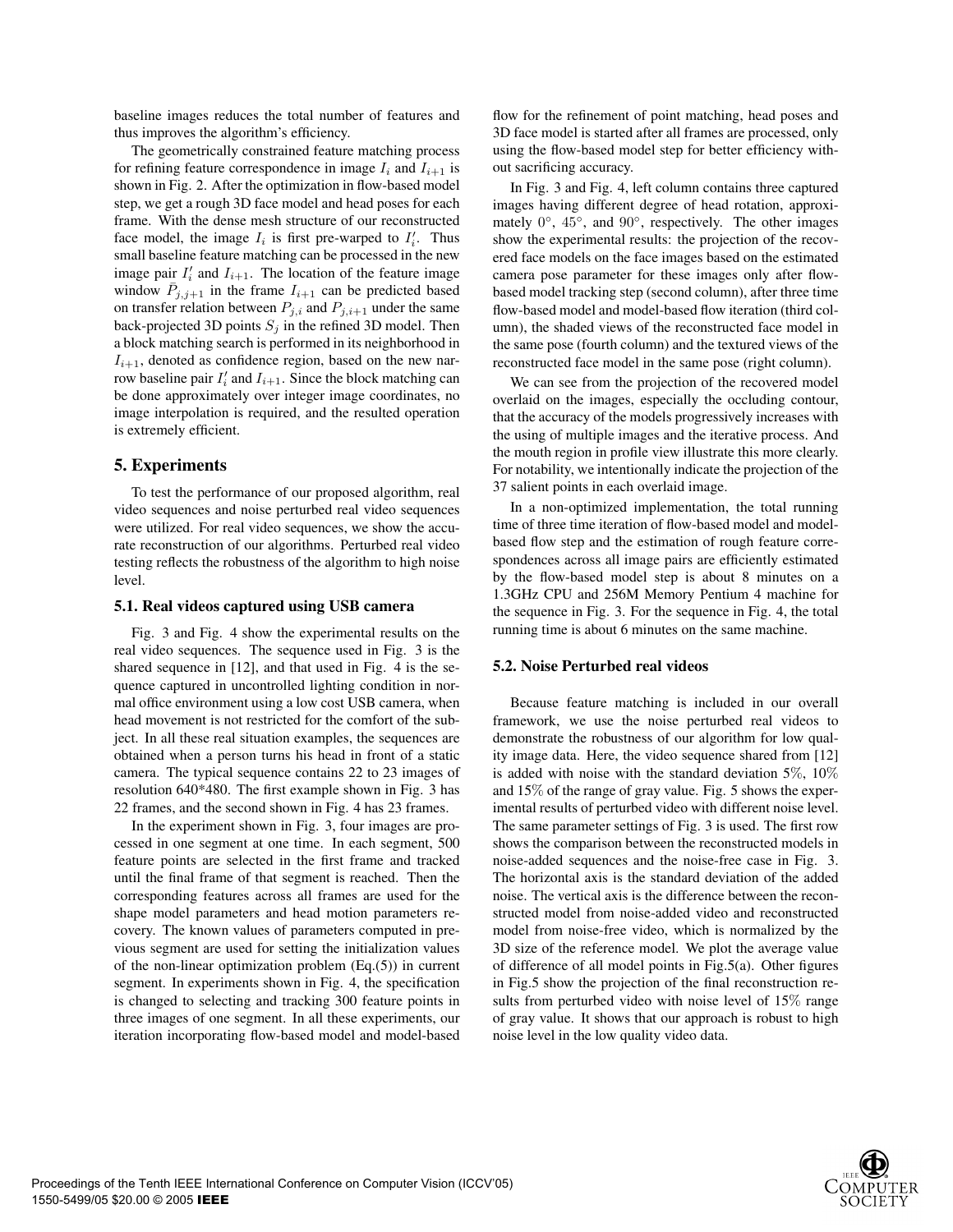

(a)

 $(b)$  (c)

**Figure 5.** *Experimental results from noisy sequence. (a) the normalized difference between the reconstruction model from noise-added video and noise-free video with increasing noise level. (b) Three images of the same face in Fig. 3 perturbed with noise level of 15*% *range of gray value in different head rotation. (c) The projection of the recovered model overlaid on the images.*

## **6. Conclusions**

In this paper we have developed an efficient technique for automatic and accurate recovery of the 3D face shape from videos captured by a low cost camera. Through segmentation of the whole sequence into segments, 2D feature matching, head poses, and 3D face model are iteratively estimated and refined in an efficient way. The method produces reliable and high quality feature matching under large illumination change. Thus, a final post-processing can be efficiently done over all segments. The whole process is efficient, automatic, and the result achieved is accurate even for low quality video.

# **References**

- [1] C. Beumier and M. Acheroy. Automatic face authentication from 3D surface. In *Proc. British Machine Vision Conference*, pp.449-458, 1998.
- [2] V. Blanz and T. Vetter. A morphable model for the synthesis of 3d faces. In *Proc. SIGGRAPH*, pp.187-194, 1999.
- [3] V. Blanz and T. Vetter. Face recognition based on fitting a 3D morphable model. *IEEE PAMI*, 25(3):1505-1518, 2003.
- [4] D. DeMenthon and L. S. Davis. Model-based Object Pose in 25 Lines of Code. In *Proc. ECCV*, pages 335-343, 1992.
- [5] M. Dimitrijevic, S. Ilic, and P. Fua. Accurate Face Models from Uncalibrated and Ill-Lit Video Sequence. In *Proc. IEEE CVPR*, pages 188-202, 2004.
- [6] R. Hartley and A. Zisserman. *Multiple View Geometry in Computer Vision.* Cambridge University Press, 2000.
- [7] M. Lourakis and A. Argyros. The Design and Implementation of a Generic Sparse Bundle Adjustment Software Package Based on the Levenberg-Marquardt Algorithms. *ICS/FORTH Technical Report TR-340*, 2004. Available from http://www.ics.forth.gr/ lourakis/sba.
- [8] F. Pighin, R. Szeliski, and D. Salesin. Modeling and animation realistic faces from images. *IJCV*, 50(2):143-169, 2002.
- [9] Y. Shan, Z. Liu, and Z. Zhang. Model-based Bundle Adjustment with Application to Face Modeling. In *Proc. ICCV*, pages 644-651, 2001.
- [10] J. Shi and C. Tomasi. Good Features to Track. In *Proc. IEEE CVPR*, pages 593 - 600, 1994.
- [11] R. Xiao, L. Zhu, and H.J. Zhang. Boosting Chain Learning for Object Detection. In *Proc. ICCV*, pages 709-715, 2003.
- [12] Z. Zhang, Z. Liu, D. Adler, M.F. Cohen, E. Hanson, and Y. Shan. Robust and Rapid Generation of Animated Faces from Video Images: A Model-Based Modeling Approach. *Technical Report MSR-TR-01-101*, Microsoft Research, 2001.
- [13] Y. Zhou, G. Lie, and H.J. Zhang. Bayesian tangent shape model: Estimating shape and pose parameters via Bayesian inference. In *Proc. IEEE CVPR*, pages 16-22, 2003.